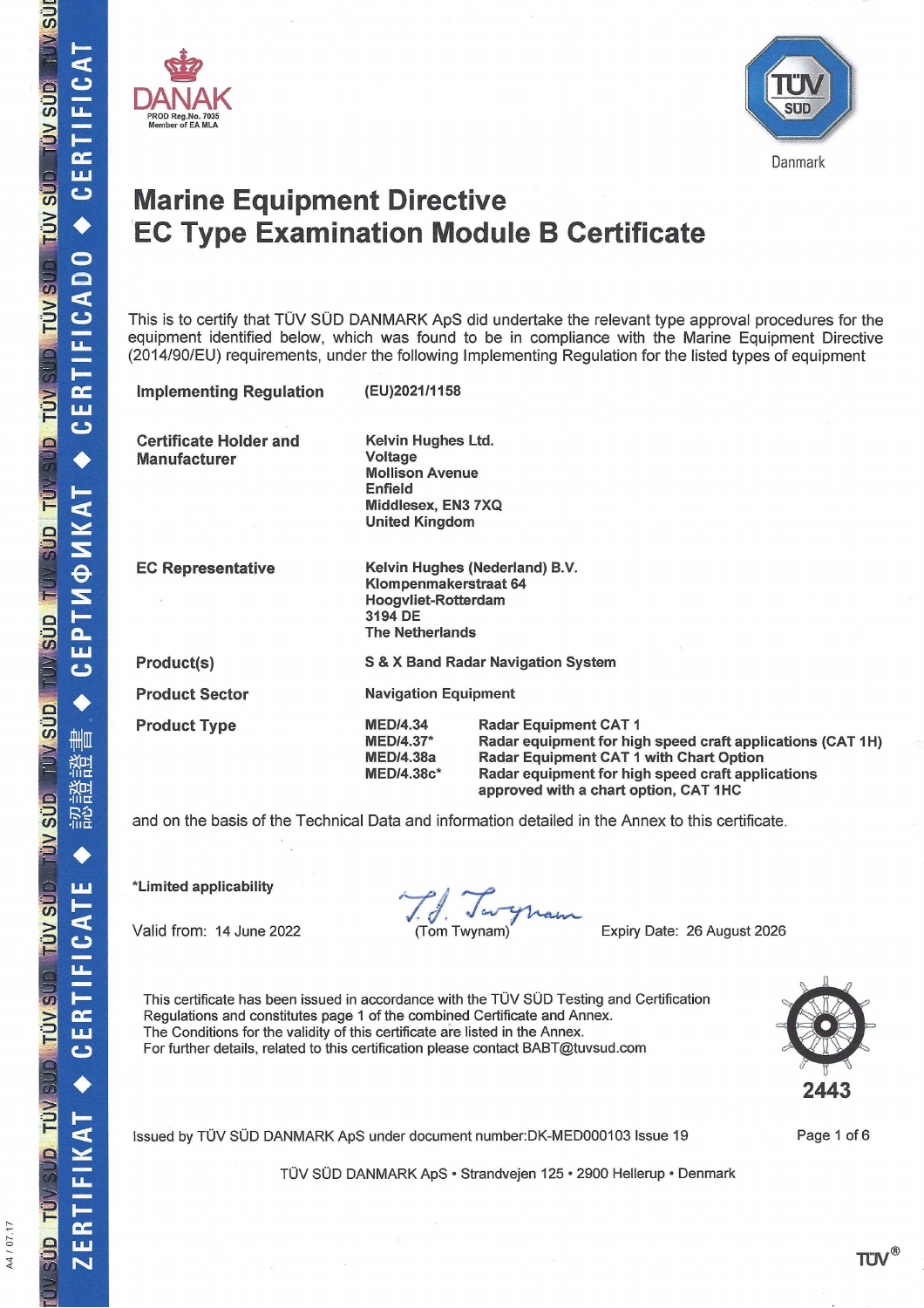# Annex to Marine Equipment Directive Module B Type Examination Certificate



## **1 Equipment Description**

Shipborne Radar Equipment CAT 1, CAT 1H and Radar Equipment CAT 1 and CAT 1HC with Chart Option

#### **1.1 Models**

**Model**

### **S & X Band Radar Navigation System**

### **1.1.1 System Components – above deck sensor options**

| <b>Model</b>                | <b>Description</b>               |
|-----------------------------|----------------------------------|
| DTX-A40-xAAA Note 1         | Mk11 SharpEye X Band Transceiver |
| DTX-A40-xBBA Note 1         | Mk11 SharpEye X Band Transceiver |
| DTX-A40-xBEA Note 1         | Mk11 SharpEye X Band Transceiver |
| DTX-A40-xBEB Note 1         | Mk11 SharpEye X Band Transceiver |
| with LPA-A25-x Note 2       | 2.5m X Band Antenna              |
| DTX-A40-xDBA Note 1         | Mk11 SharpEye X Band Transceiver |
| with LPA-A25-x-C Note 2     | 2.5m X Band Antenna              |
| DTX-A30-xAAA Note 1         | Mk11 SharpEye S Band Transceiver |
| DTX-A30-xBCA Note 1         | Mk11 SharpEye S Band Transceiver |
| DTX-A30-xDCA Note 1         | Mk11 SharpEye S Band Transceiver |
| with LPA-A3-x-C Note 2      | 3.9m S Band Antenna              |
| DTX-A1-xNKA Note 1          | Mk7 SharpEye S Band Transceiver  |
| <b>with LPA-A3-x Note 2</b> | 3.9m S Band Antenna              |
| PCV-A1-xAAA Note 1&15       | Mk 5 SharpEye X Band Transceiver |
| with LPA-A13                | 1.3m X Band Antenna              |
| with LPA-A13-xBAA Note 1    | 1.3m X Band Antenna              |
| with LPA-A13-xAAA Note 21   | 1.3m X Band Antenna              |
| with LPA-A19                | 1.9m X Band Antenna              |
| with LPA-A19-xAAA Note 1    | 1.9m X Band Antenna              |
| E70351                      | X Band 12kW Transceiver          |
| with E70350                 | 1.9m X Band Antenna              |

### **1.1.2 System Components – below deck equipment**

| <b>Model</b>                     | <b>Description</b>                        |
|----------------------------------|-------------------------------------------|
| <b>Minimum system components</b> |                                           |
| MDC-A26-1 Note 3                 | 26" Panel PC                              |
| MDC-A201-1 Note 3, 4             | <b>Managed Network Switch</b>             |
| MDC-A200 Note 3                  | Serial Network Convertor                  |
| <b>MDC-A202-1 Note 5</b>         | Desktop Keyboard and Trackerball Assembly |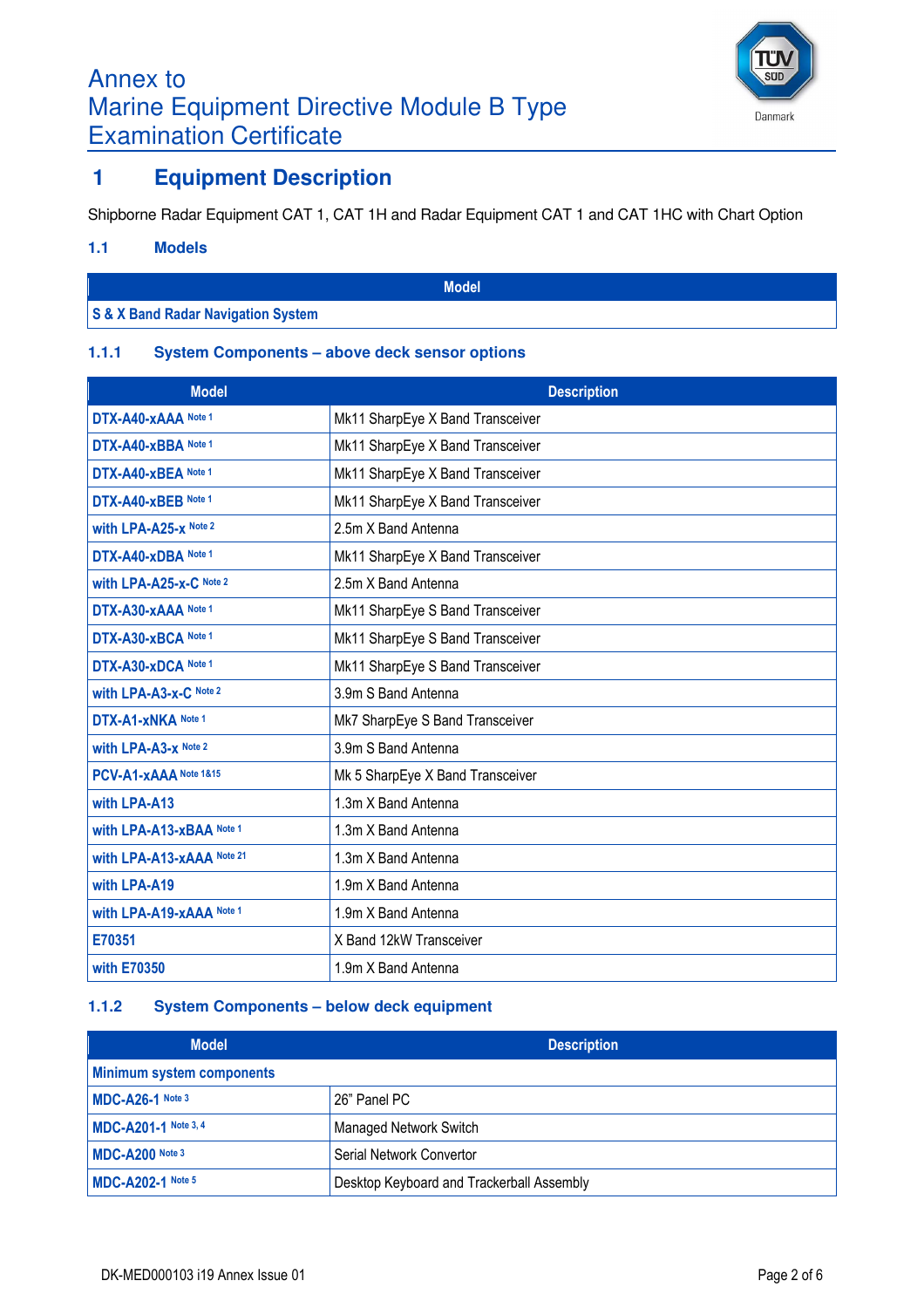# Annex to Marine Equipment Directive Module B Type Examination Certificate



| <b>Model</b>                      | <b>Description</b>                        |  |
|-----------------------------------|-------------------------------------------|--|
| E70352 Note 6                     | X Band 12kW Power Supply                  |  |
| GTX-A24 Note 7                    | Drive Control Unit Assembly               |  |
| PCV-A2-xAAA                       | Mk5 SharpEye PSU                          |  |
| <b>Optional system components</b> |                                           |  |
| <b>MDC-A202</b>                   | Console Keyboard and Trackerball Assembly |  |
| <b>MDC-A203</b>                   | Console Keyboard Assembly                 |  |
| <b>MDC-A204</b>                   | <b>Console Trackerball Assembly</b>       |  |
| 17610398 Note 8                   | Keyboard and Trackerball Assembly         |  |
| DTX-A50-xAAA Note 9, 10           | Power Control Unit                        |  |
| NAN-A27-x Note 9                  | Man Aloft Switch                          |  |
| <b>MDC-A100-26</b>                | 26" Desktop Stand                         |  |

### **1.2 Software Note 11**

| <b>Identity</b> | <b>Version</b>                             | <b>Description</b>                       |
|-----------------|--------------------------------------------|------------------------------------------|
| <b>ZM-2300</b>  | 3.7                                        | Navigation Software                      |
| <b>ZM-2762</b>  | 2.1                                        | SharpEye Software (Mk 11 X Band)         |
| <b>ZM-2808</b>  | 1.4                                        | SharpEye Software (Mk 11 S Band)         |
| E70351          | 5.11                                       | X Band 12kW Transceiver                  |
| <b>ZM-2849</b>  | 1.4                                        | SharpEye Software (Mk 7 S Band)          |
| <b>ZM-2847</b>  | 1.10                                       | SharpEye Software (Mk 11 S Band)         |
| <b>ZM-2844</b>  | 1.8                                        | SharpEye Software (Mk 11 X Band)         |
| <b>ZM-2845</b>  | 1.5                                        | SharpEye Software (Mk 11 X Band) Note 12 |
| <b>ZM-2924</b>  | 1.3                                        | SharpEye Software (Mk 5 X Band)          |
|                 | <b>Windows 10 IoT Enterprise 2019 LTSC</b> | <b>Baseline Operating System</b>         |

## **2 Assessed Requirements**

## **2.1 Implementing Regulation (EU)2021/1158**

## **2.2 Compliance Requirements for MED/4.34, MED/4.37, MED/4.38a and MED/4.38cNote 15**

| <b>IMO Resolutions</b> | <b>International Testing Standards</b>             |                                                                                                                                                                                   |  |
|------------------------|----------------------------------------------------|-----------------------------------------------------------------------------------------------------------------------------------------------------------------------------------|--|
| Resolution MSC.192(79) | IEC 62388 (2013) Note 14                           | Maritime navigation and radiocommunication equipment and systems -<br>Shipborne radar                                                                                             |  |
| Resolution MSC.191(79) | IEC 62288 (2014)                                   | Maritime navigation and radiocommunication equipment and systems -<br>Presentation of navigation-related information on shipborne navigational<br>displays - General requirements |  |
| Resolution A.694(17)   | IEC 60945 (2002) incl.<br>IEC 60945 Corr. 1 (2008) | Maritime navigation and radiocommunication equipment and systems -<br>General requirements                                                                                        |  |
|                        | IEC 61162-1 (2016)                                 | Maritime navigation and radiocommunication equipment and systems -<br>Digital interfaces<br>Part 1: Single talker and multiple listeners                                          |  |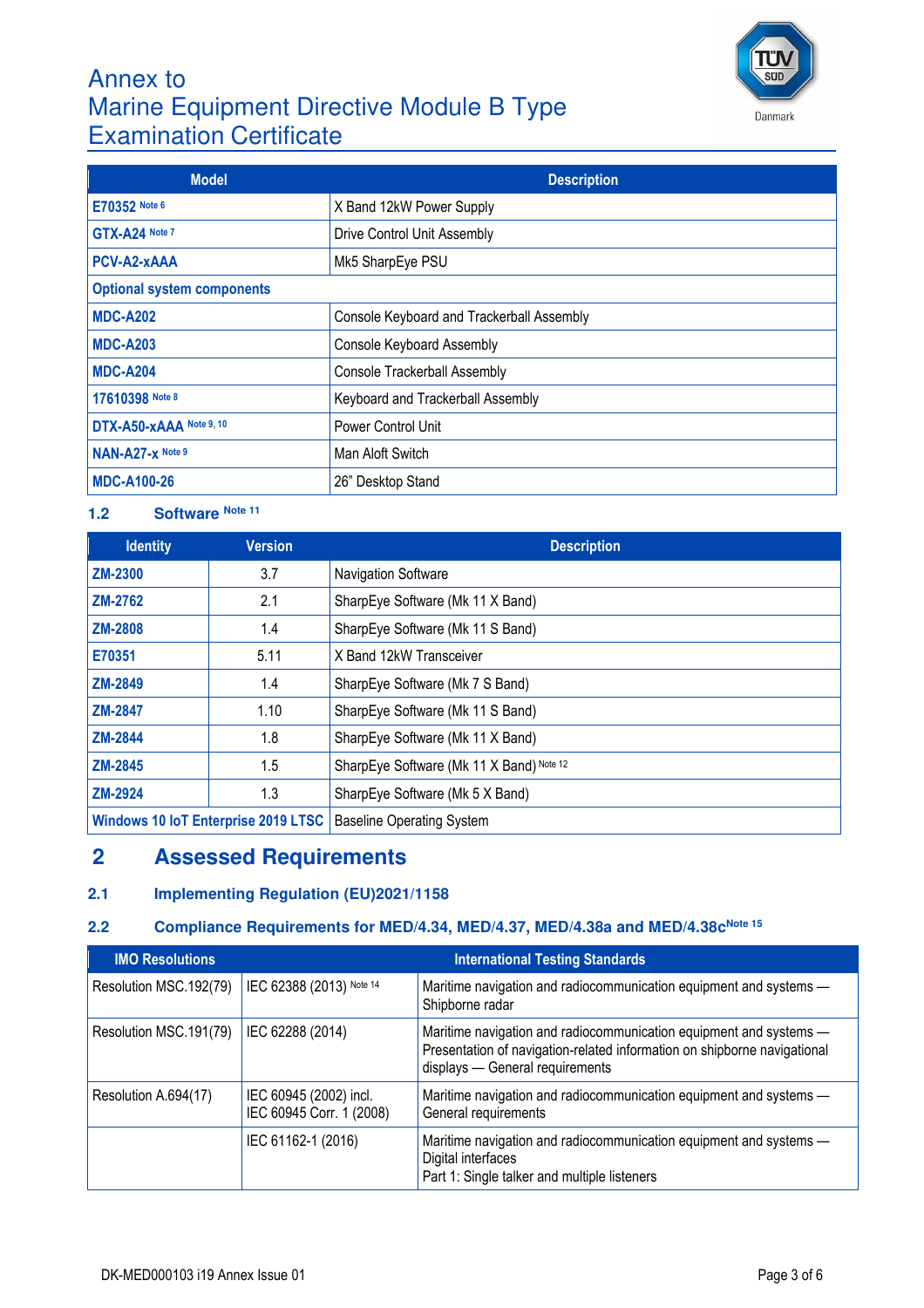

# Annex to Marine Equipment Directive Module B Type Examination Certificate

| <b>IMO Resolutions</b>      | <b>International Testing Standards</b> |                                                                                                                                                                                                    |  |
|-----------------------------|----------------------------------------|----------------------------------------------------------------------------------------------------------------------------------------------------------------------------------------------------|--|
|                             | IEC 61162-2 (1998)                     | Maritime navigation and radiocommunication equipment and systems -<br>Digital interfaces<br>Part 2: Single talker and multiple listeners, high-speed transmission                                  |  |
|                             | IEC 61162-450 (2018)                   | Maritime navigation and radiocommunication equipment and systems -<br>Digital interfaces<br>Part 450: Multiple talkers and multiple listeners - Ethernet interconnection                           |  |
| Resolution MSC.302(87)      | IEC 62923-1 (2018) Note 13             | Maritime navigation and radiocommunication equipment and systems -<br>Bridge alert management<br>Part 1: Operational and performance requirements, methods of testing and<br>required test results |  |
|                             | IEC 62923-2 (2018)                     | Maritime navigation and radiocommunication equipment and systems -<br>Bridge alert management<br>Part 2: Alert and cluster identifiers and other additional features                               |  |
| <b>ITU-R Recommendation</b> | ITU-R M.1177-4 (2011)                  | Techniques for measurement of unwanted emissions of radar systems                                                                                                                                  |  |

# **3 Technical Documentation**

### **3.1 Declaration of Conformity**

Declaration of Conformity, DOC-2092 Revision 11

#### **3.2 User Guide**

Navigation Display Operators Handbook, HBK-2300-1, Revision 8 Kelvin Hughes Navigation Display Installation & Commissioning, HBK-2300-2, Revision 6 Kelvin Hughes X-band 12kW Upmast Transceiver, HBK-2300-3, Revision 5 Kelvin Hughes MK 7 S-Band Transceiver (Asterix), HBK-2300-4, Revision 2 Kelvin Hughes MK 11 S-Band Transceiver (Asterix), KH-1605-3, Revision 4 Kelvin Hughes MK 11 X-Band Transceiver (Asterix), KH-1605-1, Revision 4 Kelvin Hughes MK 5 SharpEye™ Upmast X-Band Transceiver, KH-2200-1, Revision 3

#### **3.3 Technical Documentation**

Technical Document File Indexes:

DTX-K40-BAAA Revision 5, 2016-11-18 E70350-K Revision 1, 2016-11-17 LPA-K25-1 Revision 3, 2016-11-17 E70351-K Revision 1, 2016-11-17 DTX-K30-BAAA Revision 4, 2016-11-18 E70352-K, Revision 1, 2016-11-17 DTX-K1-ANKA Revision 2, 2016-11-18 MDC-K201-1 Revision 2, 2016-11-17 LPA-K3-1 Revision 2, 2016-11-17 MDC-K200 Revision 2, 2016-11-17 MDC-K26-1 Revision 2, 2019-09-12<br>DTX-K30-BBCA Revision 1, 2016-11-17 MAN-K27-1 Revision 2, 2016-11-17 DTX-K30-BBCA Revision 1, 2016-11-17 DTX-K40-BBEA Revision 1, 2017-03-01 ZM-2300-TDF Revision 6, 2022-03-01 DTX-K40-BBEB Revision 1, 2017-03-01 LPA-K13 Revision 2, 2014-05-19 DTX-K50-BAAA Revision 2, 2016-11-17 LPA-K19 Revision 2, 2014-05-19 DTX-K30-BBCA Revision 2, 2022-06-14 PCV-K1-AAAA Revision 1, 2021-11-19 DTX-K30-BDCA Revision 2, 2022-06-14 PCV-K1-BAAA Revision 1, 2021-11-19 DTX-K40-BDBA Revision 1, 2018-05-03 PCV-K2 Revision 1, 2021-11-19 LPA-K25-2-C Revision 1 , 2018-05-03 PCV-K2-BAAA Revision 1, 2021-11-19 LPA-K3-2-C Revision 1, 2018-05-03

DTX-K40-BBBA Revision 1, 2016-11-17 45-975-0731-001-TDF Revision 1, 2018-09-27

The above being comprehensive listings of documentation relevant to type examination including test reports and details of approved hardware defining overall build level and including circuit diagrams, technical drawings and parts listings (BoM).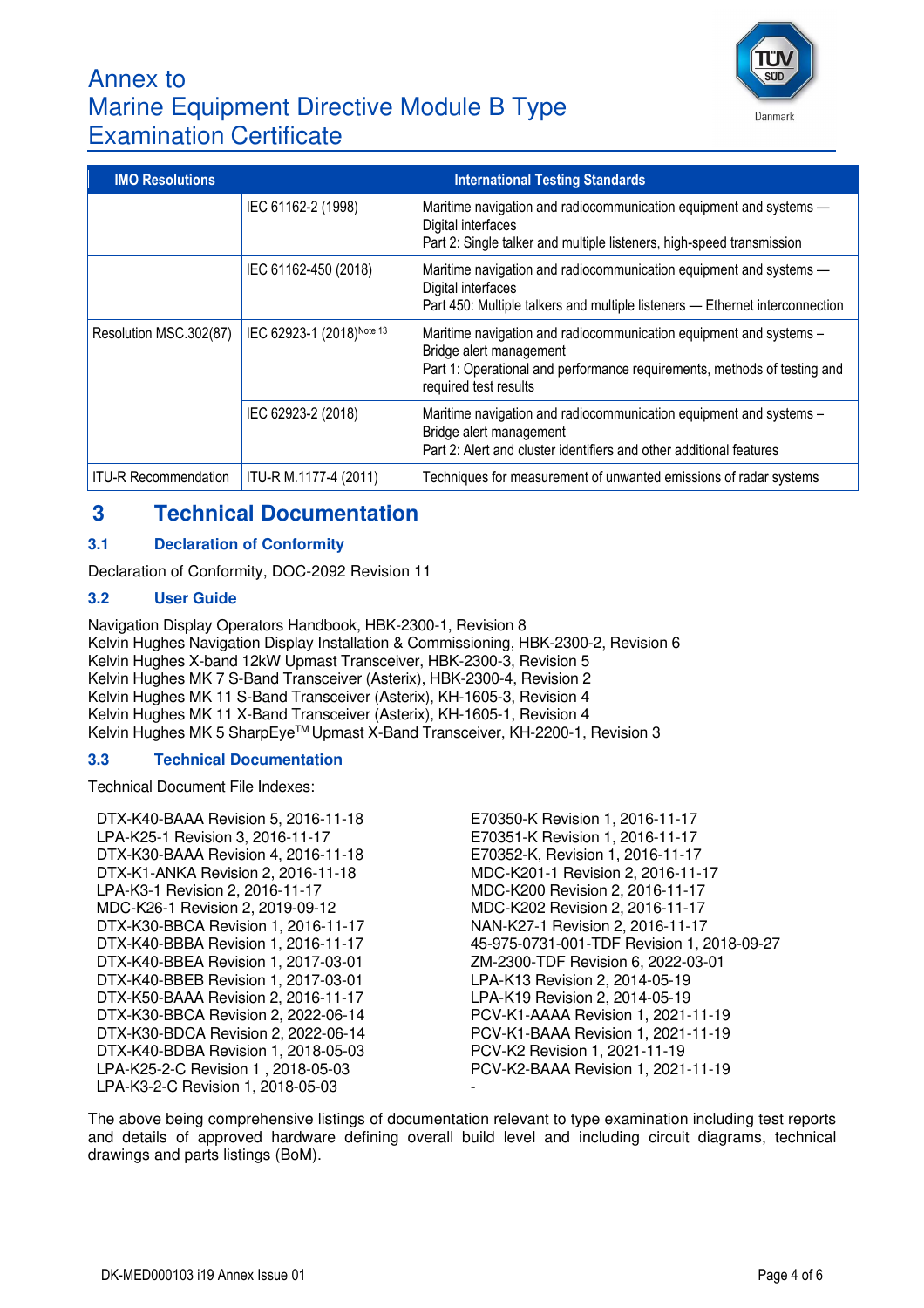



#### **3.4 Notes**

| Note 1  | x denotes a letter referencing the final colour of the unit; A signifies white, B signifies grey. |
|---------|---------------------------------------------------------------------------------------------------|
| Note 2  | x denotes a letter referencing the final colour of the unit; 1 signifies white, 2 signifies grey. |
| Note 3  | Each sensor requires a dedicated Panel PC (MDC-A26-1). Where the system includes more             |
|         | than one sensor it shall include a minimum of two Serial Network Convertors (MDC-A200) and        |
|         | two Managed Network Switches (MDC-A201-1).                                                        |
| Note 4  | In line with current IEC 61162-460 regulations, any IEC 61162-450 approved VDR or sensor          |
|         | may be connected to Port 7 of the MDC-A201-1 Managed Network Switch without contacting            |
|         | Kelvin Hughes. Connection to unprotected networks must be via an IEC 61162-460 secure             |
|         | gateway.                                                                                          |
| Note 5  | Each display must be connected to a Trackerball assembly, the use of a keyboard is optional.      |
| Note 6  | Required only for use with E70351, X Band 12kW Transceiver.                                       |
| Note 7  | Required only for use with DTX-A1-ANKA, Mk7 SharpEye S Band Transceiver.                          |
| Note 8  | Keyboard and Trackerball is Keytouch Technology AS Part No. 17610398 and may also be              |
|         | identified by Kelvin Hughes Part No. 45-975-0731-001.                                             |
| Note 9  | The Power Control Unit is an optional unit which can be used to protect and control the AC        |
|         | mains supply to the DTX-A40-xxxx and DTX-A30-xxxx turning units. If not used the mains            |
|         | supply should be connected via suitable breakers.                                                 |
| Note 10 | x is a numeral signifying different colour variants.                                              |
| Note 11 | This approval remains valid for equipment including subsequent minor software amendments          |
|         | which have been formally accepted in accordance with the TÜV SÜD Testing and Certification        |
|         | Regulations.                                                                                      |
|         | SharpEye Software (Mk 11 X Band) ZM-2845 contains an additional Helo Mode of operation            |
| Note 12 | which is outside of the system type approval. Refer to Kelvin Hughes for advice on use.           |
| Note 13 | This system meets the requirements of IEC 62923-1 for EUT function type P to make it BAM          |
|         | compliant.                                                                                        |
| Note 14 | Full requirement for Chart Radar are integrated into the IMO Resolution and IEC Standard and      |
|         | form an optional enhancement on standard radar which when enacted qualify the radar for the       |
|         | "C" suffix and MED Item MED/4.38a.                                                                |
| Note 15 | For compliance with High Speed Craft requirements MED/4.37 and MED/4.38c the                      |
|         | PCV-A1-xAAA, Mk5 SharpEye X Band Transceiver, needs to be part of the installation.               |

## **4 U.S. Coast Guard Number**

This product has been assigned U.S. Coast Guard Module B number

165.115/EC2443 165.216/EC2443

To note type approval to Module B only as it pertains to obtaining US Coastguard approval as allowed by the "Agreement between the European Community and the United States of America on Mutual Recognition of Certificates of Conformity for Marine Equipment" signed February 18th, 2019